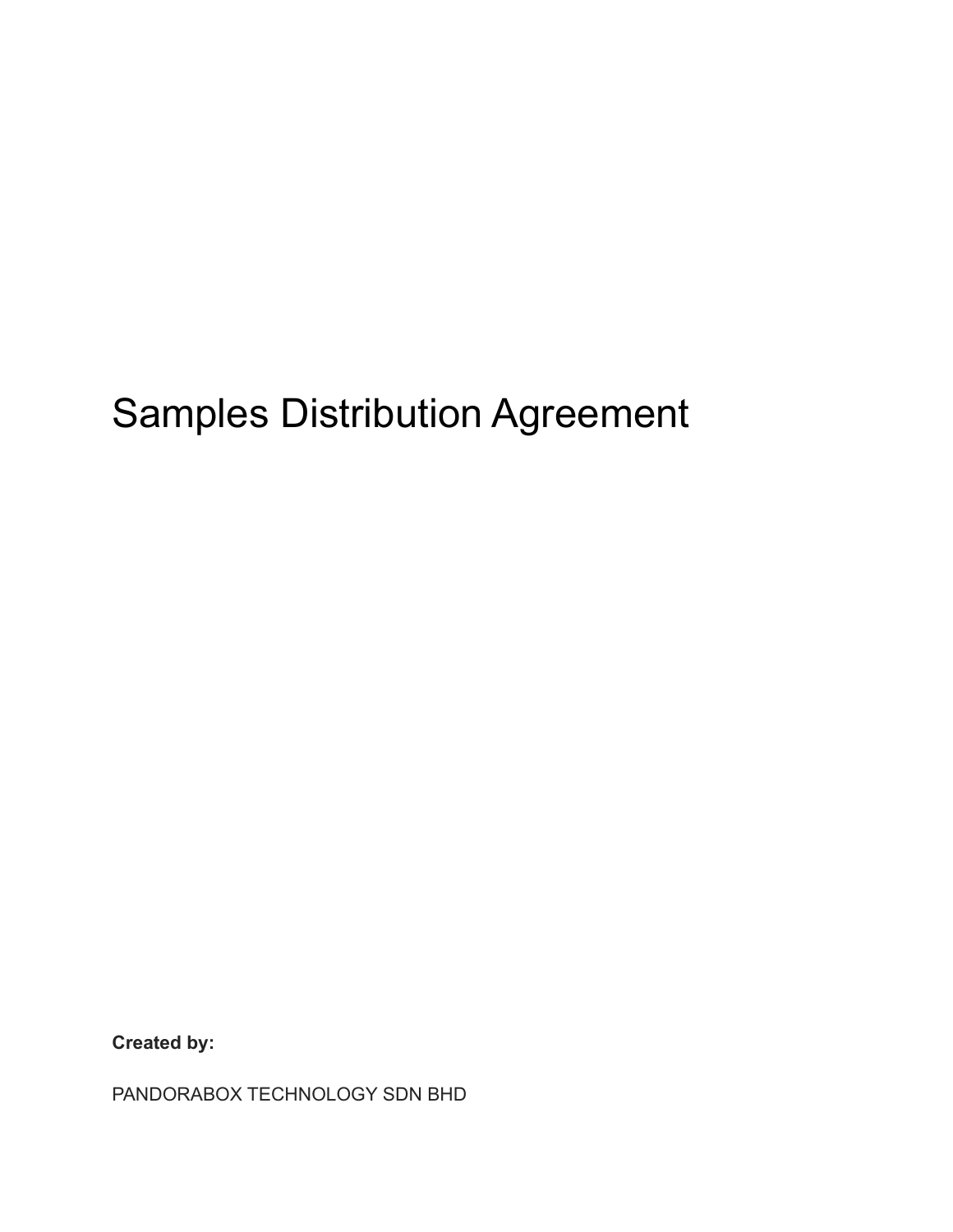## 1. APPLICATION

1.1 These terms and conditions ("Terms") are applicable to the Services you have engaged us to provide via or in connection with PANDORABOX, which is operated by PANDORABOX TECHNOLOGY SDN BHD.

### 2. DEFINITIONS

2.1 In these Terms unless the context requires otherwise,

"EDM" refers to electronic direct mailer.

"Fees" means the amounts payable by you for the Services.

"Go-Live Date" means the date indicated on a Service Order Form for Advertising Services.

"Management Start Date" means the date indicated on a Service Order Form for Facebook Newsfeed Management Services.

"our website" refers to our website at pandorabox.com.my where the PANDORABOX content is uploaded and/or published.

"Product Review" refers to a written review of a product authored by a reviewer

"Sample" refers to a product to be provided by you to us for distribution or review pursuant to the Services set out in a Service Order Form accepted by us.

"Service" refers to the services we provide from time to time and, more particularly, set out in Clause 3.1 below. "Service Order Form" refers to the standard form we use where you may request for Services you require.

"Subscriber" refers to end customers who are registered on our database.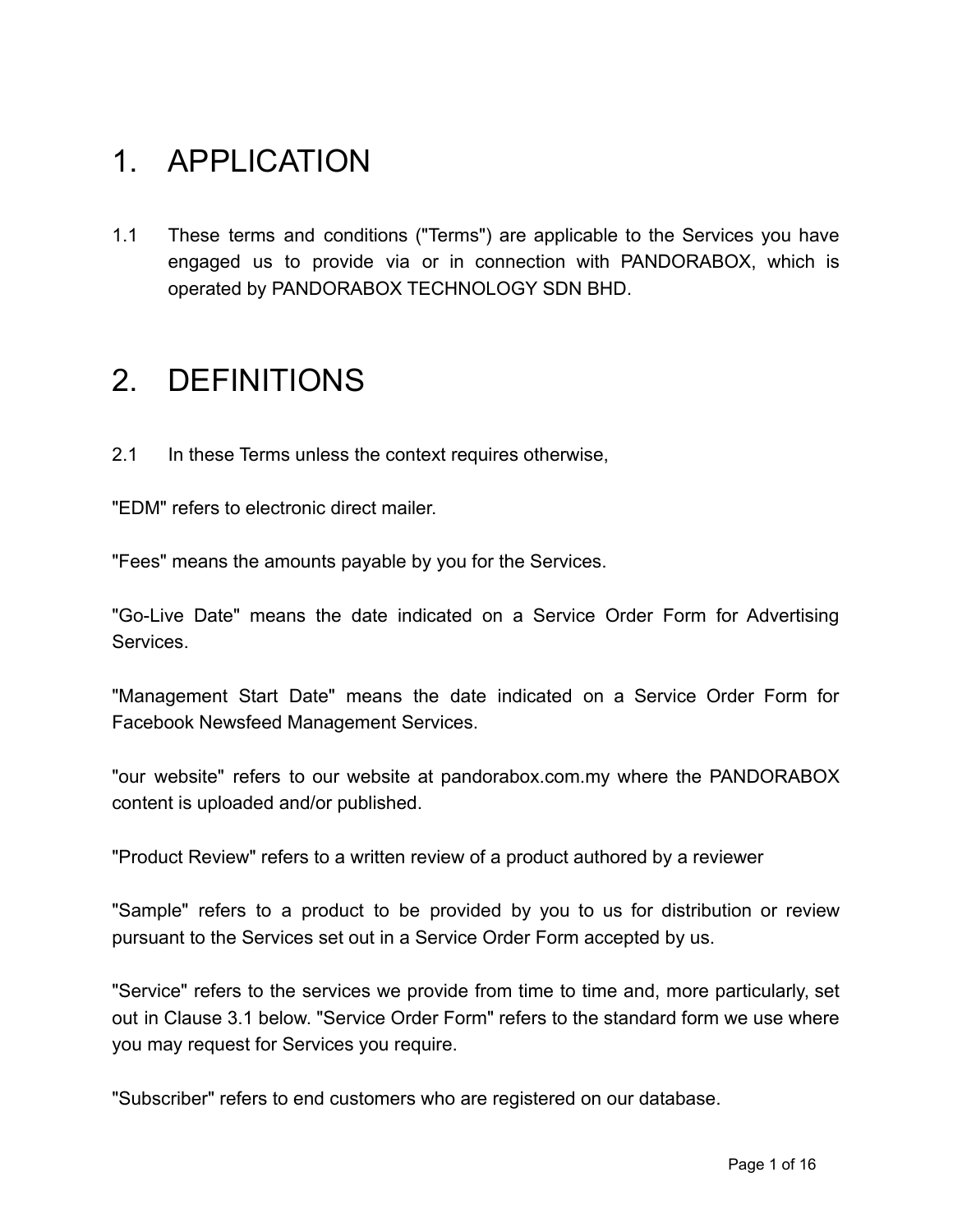"we", "us" and "our" refer to PANDORABOX TECHNOLOGY SDN BHD, a Malaysia company located at Kampar, Perak.

2.2 Date and time mentioned is using Malaysia's Time (MYT)

### 3. SERVICES

3.1 The Services that we currently provide are as set out below:-

#### **Distribution of Samples**

(a) Distributing your Samples to our Subscribers;

#### **Review Service**

(b) Appointing selected reviewers to review your product and publishing their reviews on our website at your request. You may only select reviewers from a list provided by us;

#### **Advertising Service**

- (c) Advertising Services including but not limited to sending EDMs to Subscribers, setting up Google advertisements and advertising banners on our website and/or any other advertising machineries, forum, platform or mode which shall include but not limited to facebook advertisement, Instagram Advertisement, You Tube Advertisement, and any other paid services which requires the service of Marketing Influencer, KOL (Key Opinion Leader) or any live platform such as but not limited to Tik Tok, YouTube Advertisement and bigo
- (d) Advertising services shall also be extended to marketplace advertisement which so far applicable and deem to be practical such as but not limited to Shopee and Lazada E-Commerce Market Platforms.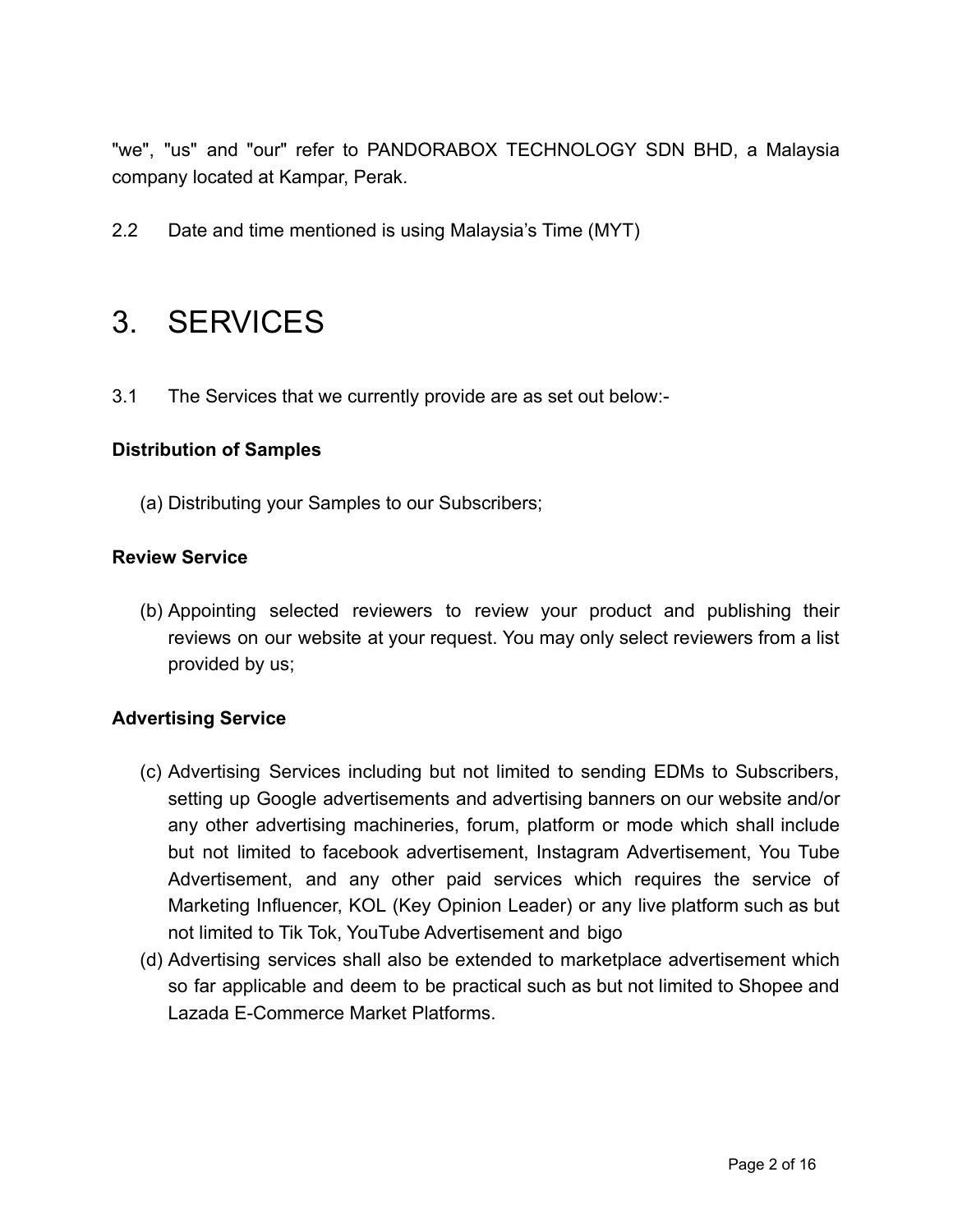(e) Notwithstanding with the above clauses, the marketing platforms shall be solely decided by us. You may propose any platform which deem suitable and such proposal will be considered by us.

### **Facebook application and/or page**

- (f) Setting up a Facebook application and/or page for you; and Facebook newsfeed management Service
- (g) Managing your Facebook page in so far as it relates to the Samples you have requested us to distribute.

Our Services will also include such or any other services that we may provide to you from time to time as agreed between us.

- 3.2 You may commission us to perform any or all of the Services subject at all times to these Terms, your execution of a Service Order Form and your payment of any Fees required.
- 3.3 The Services shall be provided from and end on the relevant dates specified on a Service Order Form.

## 4. SPECIFIC TERMS

#### **Distribution of Samples**

- 4.1 You shall:-
	- (a) Provide us with Samples by the date specified in the Service Order Form. In the event that the Samples are damaged on delivery to us, we shall be entitled to replacement Samples which shall be delivered to us within fourteen (14) working days upon notification by us to you of the damaged Samples. In the event that replacement Samples are not delivered to us within the above said period, each damaged Sample may be considered a Sample delivered for the purposes of fulfilment of our distribution Services;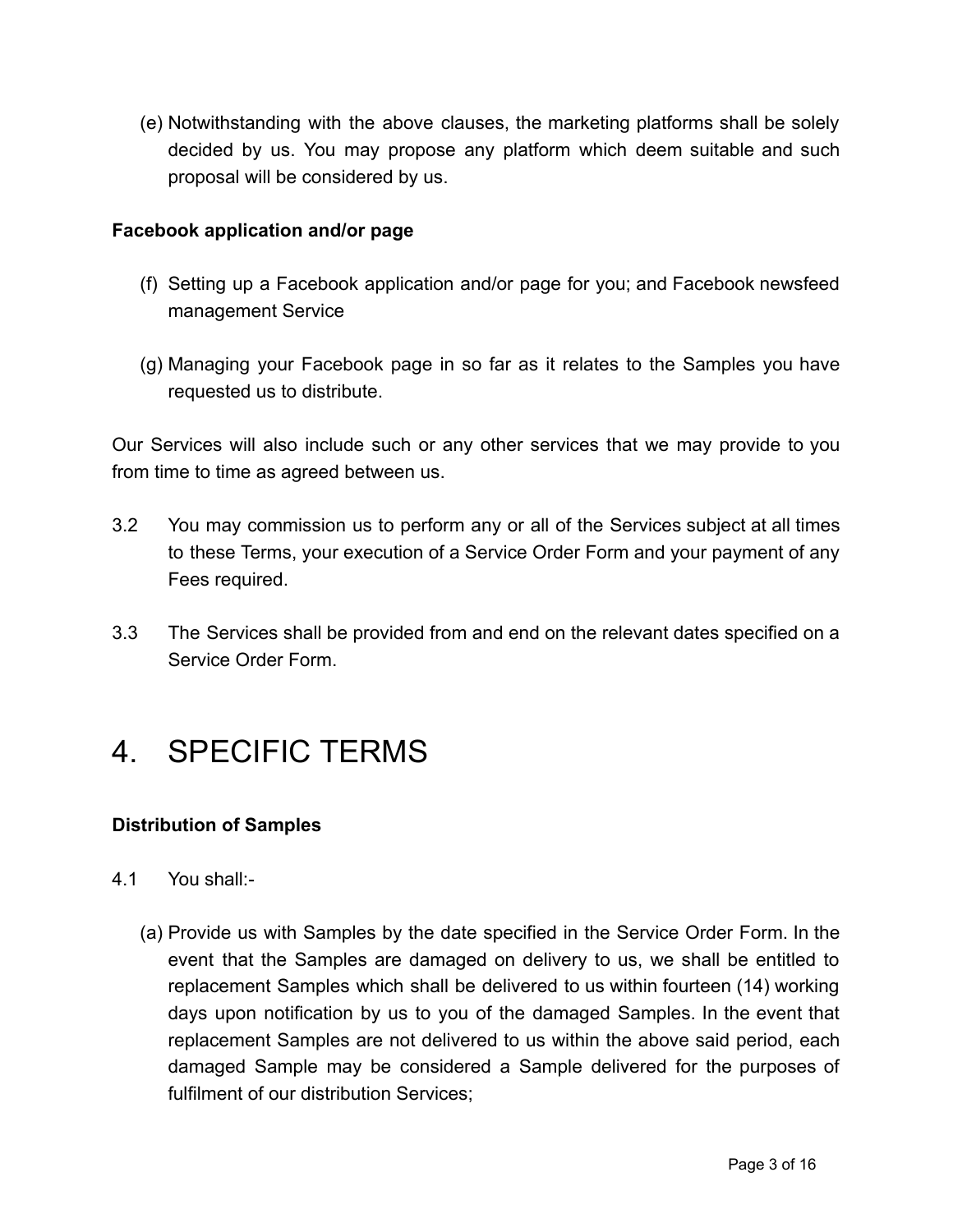- (b) Ensure that the expiry date of the Samples is at least 6 months from the date of delivery of the Samples to us, failing which we shall be entitled to reject such Samples and request for replacement Samples;
- (c) Provide us with clear storage instructions with respect to the Samples. If no storage instructions are provided, we shall be entitled to assume that the Samples do not require special storage; and
- (d) Provide us with specific and clear instructions with respect to the distribution of the Samples. Notwithstanding the foregoing, we may refuse to distribute the Samples according to your instructions at our reasonable discretion. If no instructions with respect to distribution of the Samples are provided to us, we shall be entitled to distribute the Samples as per our standard procedure with regards to that particular product. Once we have confirmed your instructions, we reserve the right to accept or reject any requests for changes to the instructions at our absolute discretion. In the event we accept changes to your instructions, additional fees may apply.
- 4.2 This Service will also include us setting up a product page on our website in our standard format. We will not accept any requests for changes to this standard format.
- 4.3 The Samples will be distributed via ordinary mail only.

#### **Review Service**

- 4.4 You acknowledge that a reviewer requires time to write and provide us with a Product Review and you shall provide us with all relevant instructions and Samples at least fifteen (15) working days before the date you require the Product Review to be provided to you.
- 4.5 Each Product Review represents the relevant reviewer's views and opinions of your Sample and that we will not be responsible for any negative Product Reviews. If you do not want the review to be published, you may instruct us not to do so prior to the scheduled publication date. For the avoidance of doubt, the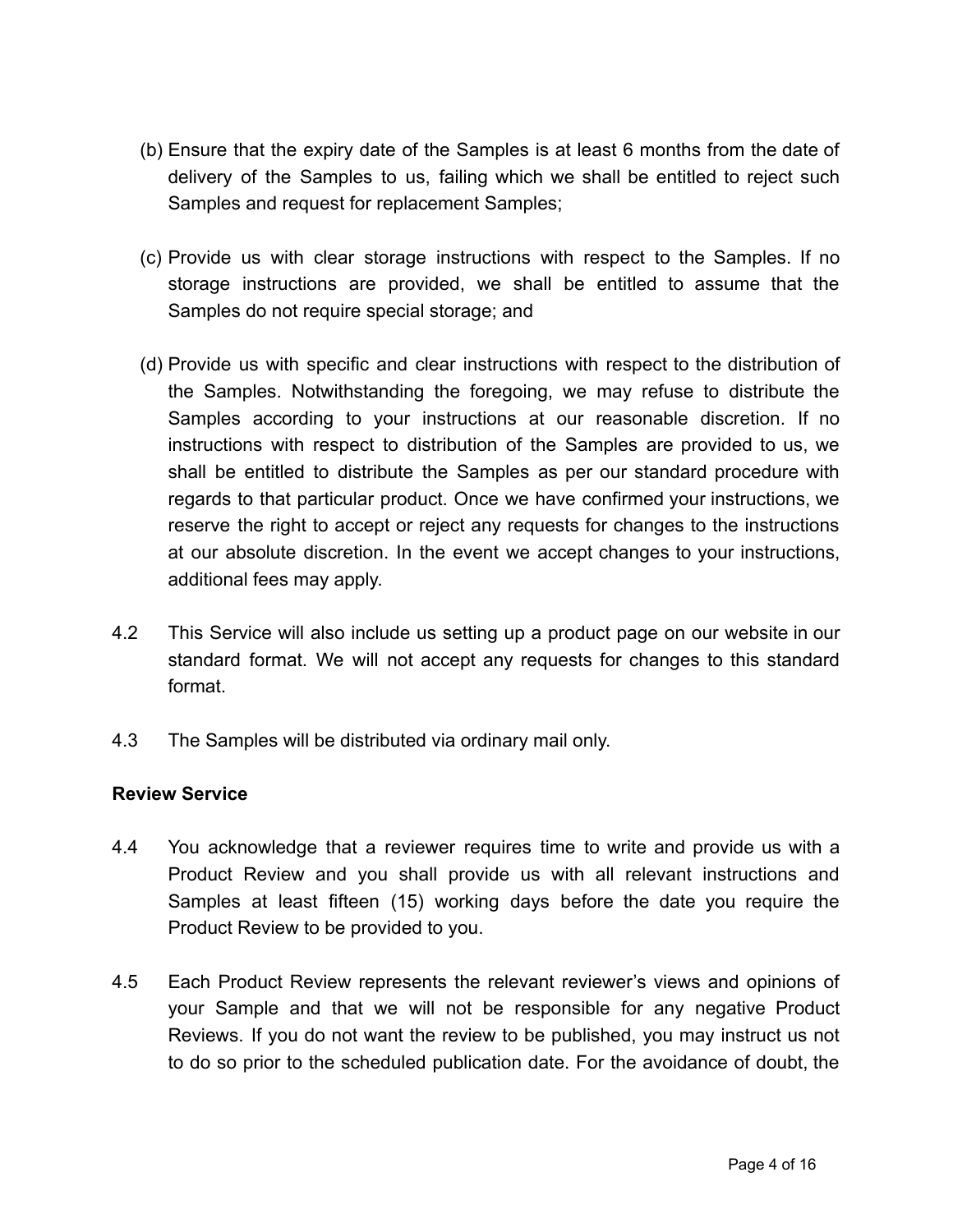Fees for this Service will still be payable in the event you decide not to use or publish the Product Review.

4.6 In the event you require us to purchase one or more additional items (a "seeder's kit") on your behalf to accompany a Sample for distribution to a Reviewer, you shall provide us clear and specific instructions with respect to such purchase. In the absence of clear and specific instructions from you, we shall be entitled to make such purchases of the additional items in any manner we deem fit.

### **Advertising Service**

- 4.7 You shall, at least fourteen (14) working days before the starting date for the Service, provide all information, advertising, marketing and promotional material and any other artwork or write-up, that you wish to incorporate in the EDMs, website banners, posters or other advertising material in such form, format or medium as requested by us. We may, in our discretion, refuse to run any advertisement which we deem to be unsuitable. In such an event, your sole remedy and our sole liability is to refund to you the Fees paid by you for the advertisement.
- 4.8 We will revise an advertisement at your request up to a maximum of 3 times. In the event we accept any additional revision requests, additional Fees (to be charged at our prevailing rates) may apply. We will not be responsible for any error or inaccuracy in any materials which have been confirmed by you for use.
- 4.9 You warrant and represent that the content of all advertisements that you provide to us do not infringe a third party's intellectual property rights and complies with all relevant laws and regulations of Malaysia.

### **Setting up Facebook Application and/or Page**

4.10 You shall provide us with all necessary information and materials that we require to set up the application or page, including but not limited to the design and mechanics of the application or page, at least five (5) working days before the Go-Live Date. The information and materials that we require will be set out in the Service Order Form. We will inform you, from time to time, in the event any further information or materials are needed and you will provide us with such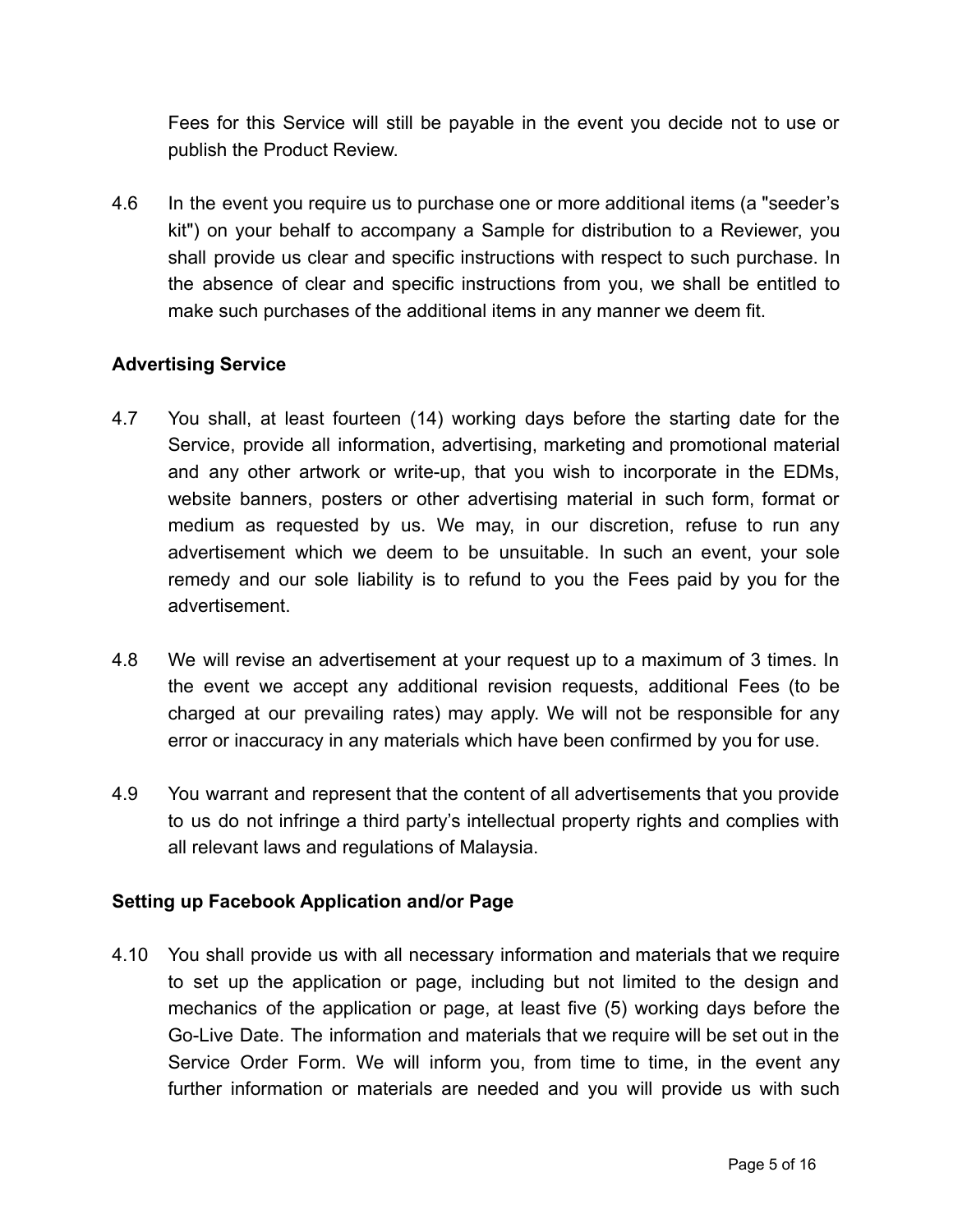information or materials. The design and details of the application or page will be set out in detail in the relevant Service Order Form.

- 4.11 All content will be in English. If you require the content to be uploaded in other languages, additional Fees may apply. All images provided by you for upload on the application or page shall be of high resolution (at least 91 DPI) and in either JPG or PSD format.
- 4.12 Special conditions may apply to this Service as production coding and requirements may vary from application to application. Any special conditions will be set out in further detail in the relevant Service Order Form and may be subject to additional Fees.
- 4.13 Additional costs (to be charged at our prevailing standard rates) may apply in the event you require further changes to be made to the design and/or details of an application or page after the relevant Service Order Form has been executed by you.

### **Facebook Newsfeed Management Service**

- 4.14 We will start managing your Facebook newsfeed from the Management Start Date set out in the relevant Service Order Form. This includes posting comments, managing contents relating to distribution of Samples and the Facebook application set up by us for you (if applicable), replying to comments posted by third parties and moderating the newsfeed content. We will provide this Service on working days (excluding weekends and public holidays) from 9 a.m. to 6 p.m.
- 4.15 For the avoidance of doubt, this Service does not apply to content or queries that relate to the use of the Sample or customer service and we may request for your assistance in this respect.
- 4.16 When you have appointed us to manage the Facebook newsfeed, you will not upload any comments or replies directly on the newsfeed. If you require any comments or replies to be uploaded on the newsfeed, you will inform us and we will upload the same on your behalf.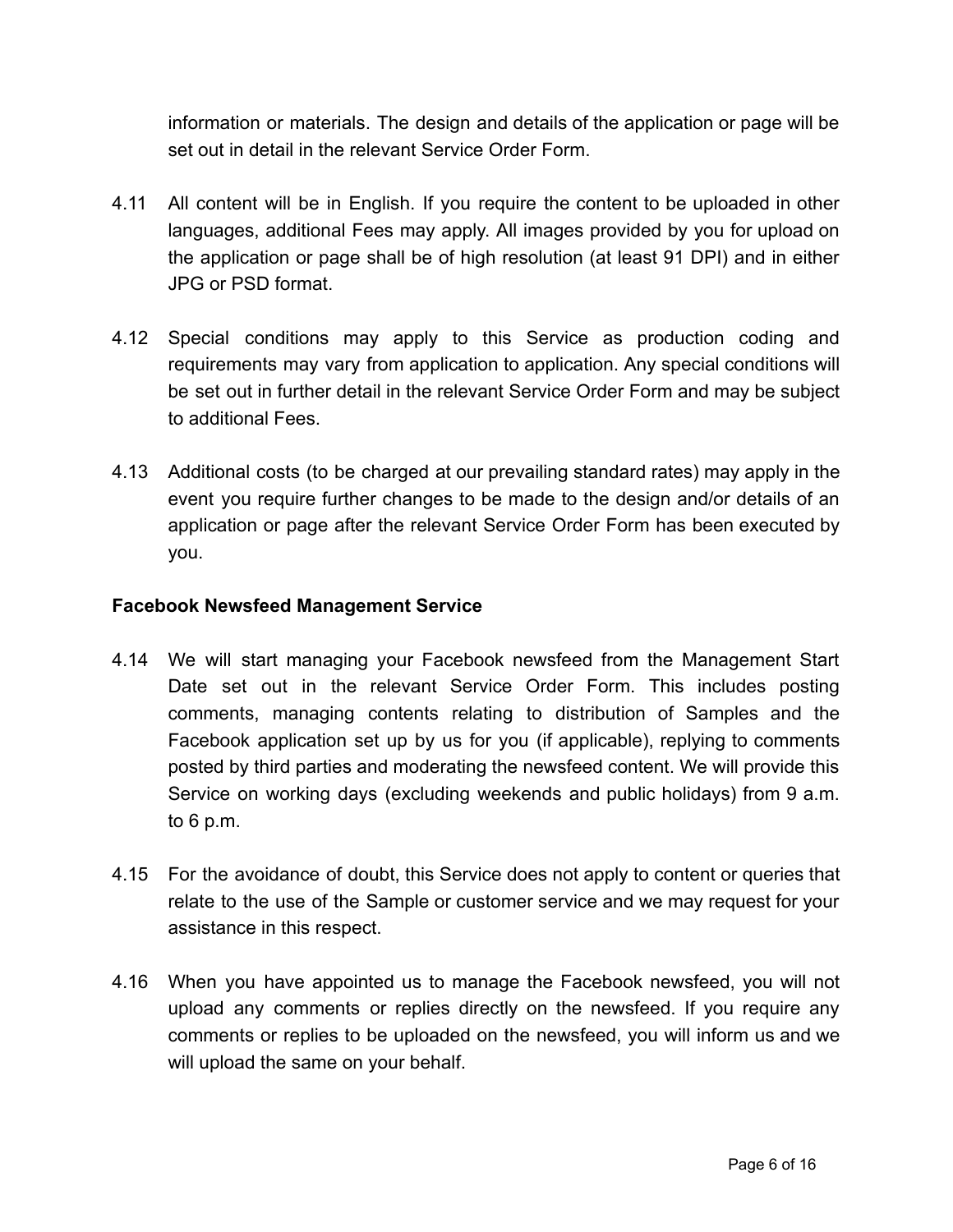- 4.17 You shall provide us with all necessary information, assistance and materials that we require to provide this Service. Such information and materials will be set out in the relevant Service Order Form or requested by us from time to time.
- 4.18 All content we upload will be in English. If you require the content to be uploaded in other languages, additional Fees may apply. All images provided by you for upload shall be of high resolution (at least 91 DPI) and in either JPG or PSD format.

## 5. PAYMENT, FEES AND INVOICES

- 5.1 Our Fees for the Services are as set out in the Service Order Form.
- 5.2 Our Fees reflect not only time spent but also such factors as complexity, urgency, inherent risks, use of techniques, know-how and research together with the level of skills and expertise required of the personnel needed to perform and review these Services. For the avoidance of doubt, these Fees are exclusive of all applicable taxes, duties and other charges. Such taxes, duties and other charges will be borne by you.
- 5.3 You shall pay all undisputed Fees on the payment due date set out in the Service Order Form, failing which you shall pay us interest on the late Fees at the rate of 12% per annum until such time the Fees have been fully paid.
- 5.4 In the event of a dispute with an invoice, you will provide us with all supporting documentation as required by us to substantiate your dispute within thirty (30) days of the date of the invoice. Both of us will use our best efforts to resolve such dispute in good faith.
- 5.5 In the event we are required to make any purchases on your behalf e.g. putting together a seeder's kit or purchasing rights to use a logo owned by a third party, you shall pay us 50% of the cost of such purchases before we make such purchases.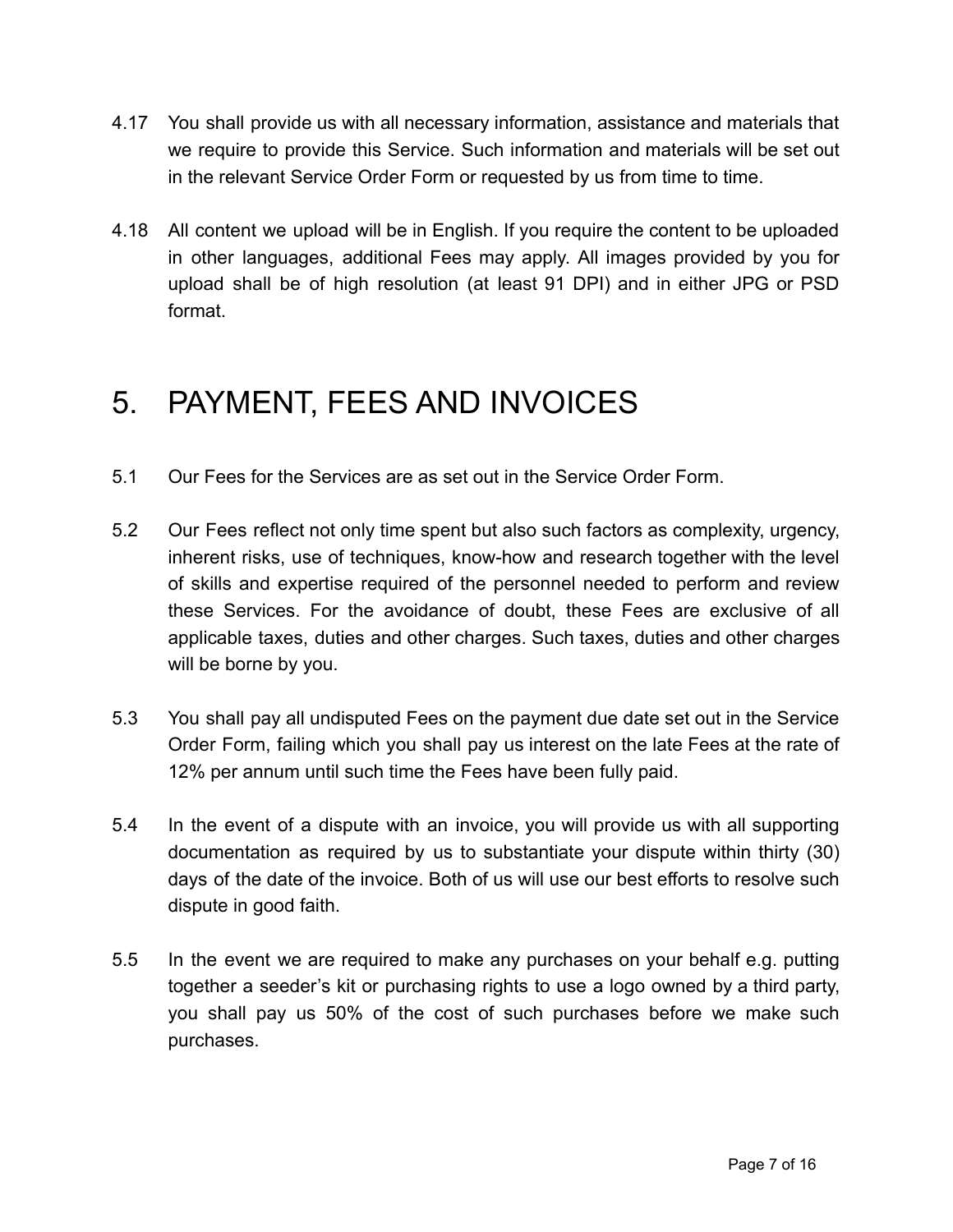5.6 If you are in default of payment of any sum due under these Terms, then in addition and without prejudice to any other remedies we may have available, we may, in our discretion, suspend any and/ or all Services under these Terms.

### 6. GENERAL RESPONSIBILITIES

- 6.1 You shall provide (or cause others to provide) to us promptly, the Samples, advertisements, materials and assistance that we reasonably require to perform the Services. To the best of your knowledge, all information and/or materials provided by you or on your behalf will be accurate and complete in all material respects.
- 6.2 You agree that you will obtain all required licenses and/or approvals from the relevant government authorities with respect to the product's documentation and shall at all time make such documentations available upon request.
- 6.3 We hereby agree that we have all the required licensed and necessary documentation to distribute your samples to our subscriber.

## 7. INTELLECTUAL PROPERTY RIGHTS AND DELIVERABLES

7.1 You shall retain ownership of all information, data and materials, and the intellectual property rights in that information, data and materials provided to us. We and/or our affiliates shall retain ownership of all the intellectual property rights in the deliverables we provide to you, and the skills, know-how and methodologies used or acquired by us during the course of providing any Services (including any improvements or knowledge developed by us while performing the Services. We shall use and retain ownership of our own tools, equipment, software and employees, or shall obtain the same from third party licensors and subcontractors, for our performance of the Services.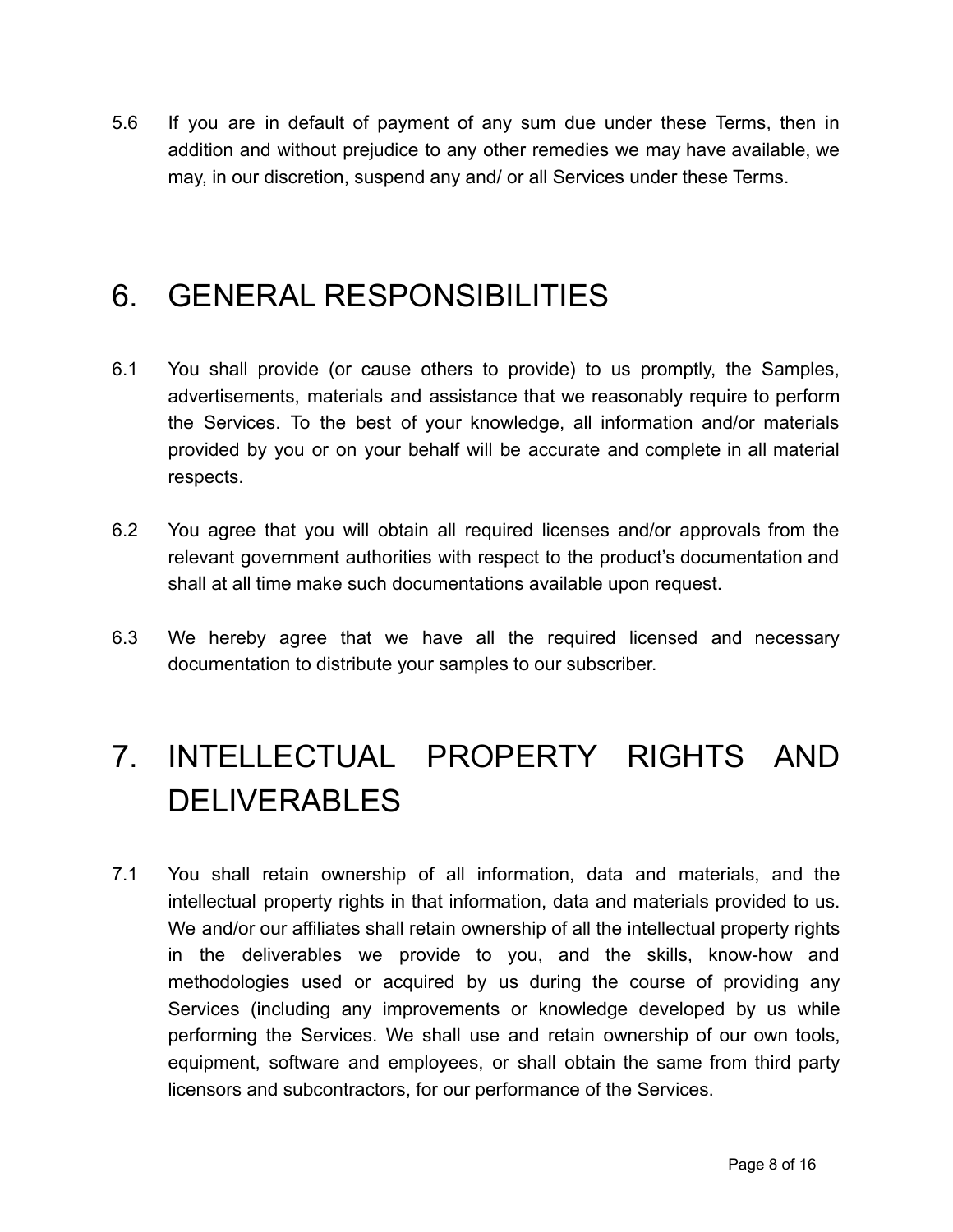## 8. CONFIDENTIALITY AND DATA PRIVACY

- 8.1 Both parties shall use all commercially reasonable steps to ensure that any information marked as confidential or proprietary to either party or any other information where the circumstances of disclosure indicates that the information so disclosed is confidential or proprietary (collectively "Confidential Information") shall not be disclosed to third parties without the prior written consent of the other party.
- 8.2 The restrictions on disclosure of Confidential Information described in this clause do not extend to any information that (i) already exists in the public domain at the time of its disclosure or subsequently becomes publicly available; (ii) is already in the receiving party's possession before the application of these Terms; (iii) is lawfully obtained from third parties or (iv) is required to be disclosed pursuant to law or regulation or at the direction of any statutory or regulatory authority or stock exchange.
- 8.3 Each party hereby agrees that it shall not use any Confidential Information for any purpose other than the purposes for which it is intended, pursuant to and in accordance with these Terms.
- 8.4 The Privacy Policy set out on our website applies to personal data collected by us and the manner in which we may use or disclose such data.

## 9. DISCLAIMER AND LIMITATION OF LIABILITY

9.1 If our Services do not conform to the requirements set out in a Service Order Form accepted by us, we shall re-perform any non-conforming Services at no additional charge or refund the portion of the Fees paid with respect to such Services.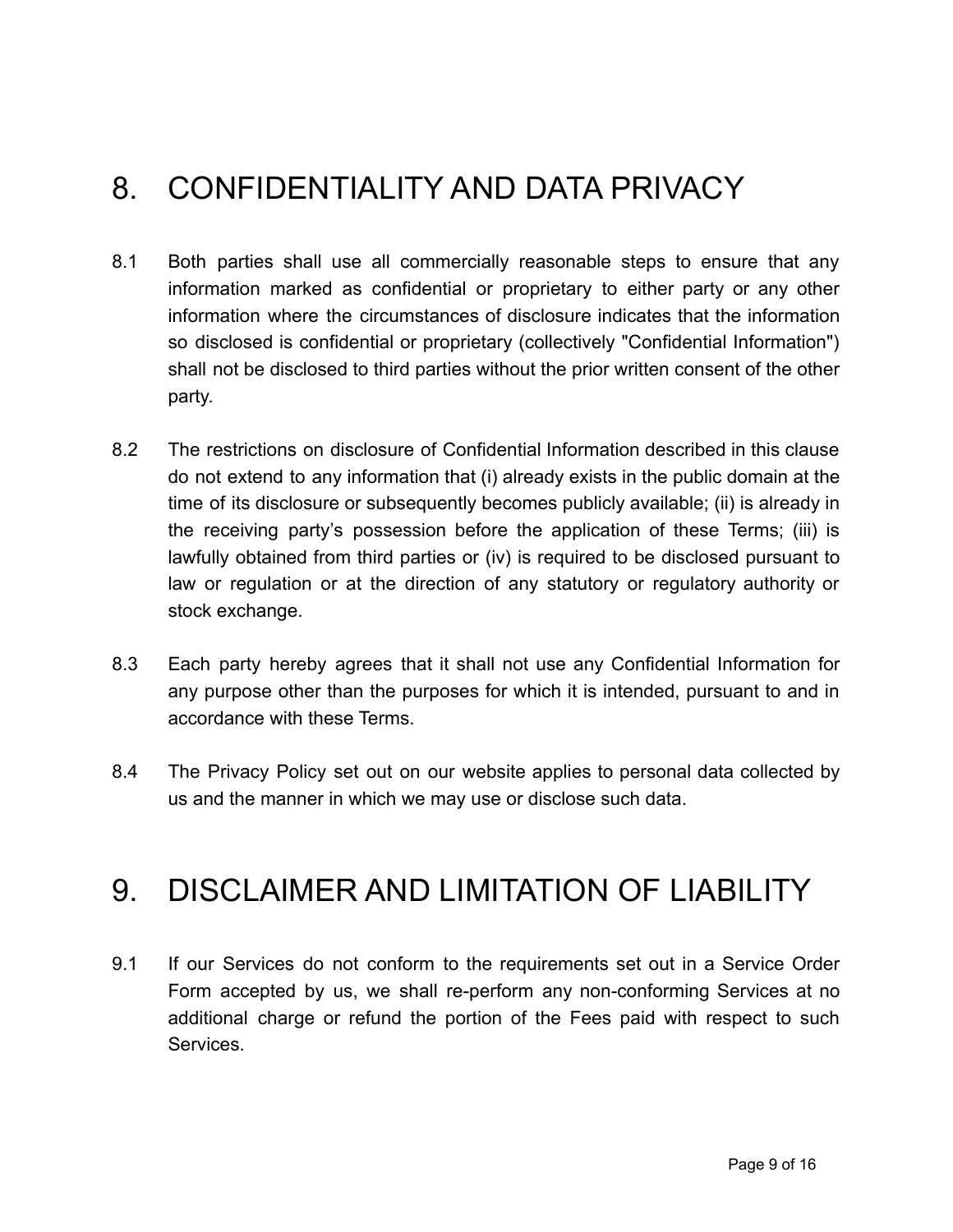- 9.2 We disclaim any and all implied warranties, including without limitation, implied warranties of the condition and/or quality, merchantability and fitness for purpose of the Services. In particular, we will not be responsible for any claims by third parties in connection with or arising out of (1) the condition, merchantability and/or fitness for a particular purpose of the Samples; or (2) the consequences of using any Samples including but not limited to physical reactions and allergies due to using such Samples. You shall indemnify and hold us harmless for any such third party claims.
- 9.3 We are not responsible for any third party infringement of your intellectual property rights including but not limited to reproduction of the copyrighted photos or images uploaded on your Facebook application or page.
- 9.4 Notwithstanding with Clause 9.3, we have a duty to inform you of any information which within our knowledge that such third party infringement has taken place provided always that such information is within our knowledge.
- 9.5 Our aggregate liability to you whether in contract (including indemnities), tort (including negligence) or otherwise for any losses arising from or in any way connected with our Services shall not exceed the Fees paid by you to us. In no event shall we or any of our related persons or related corporations be liable for any incidental, special, punitive, or consequential damages of any kind (including, without limitation, potential loss, loss of income, loss of profits or other pecuniary loss).

## 10. WARRANTY

- 10.1 You warrant that:-
	- (a) You have the legal right and capacity to accept these Terms and the performance of your obligations under these Terms do not and will not constitute a breach of any obligation (whether legal, contractual or otherwise) which you have or which you may have to any third party;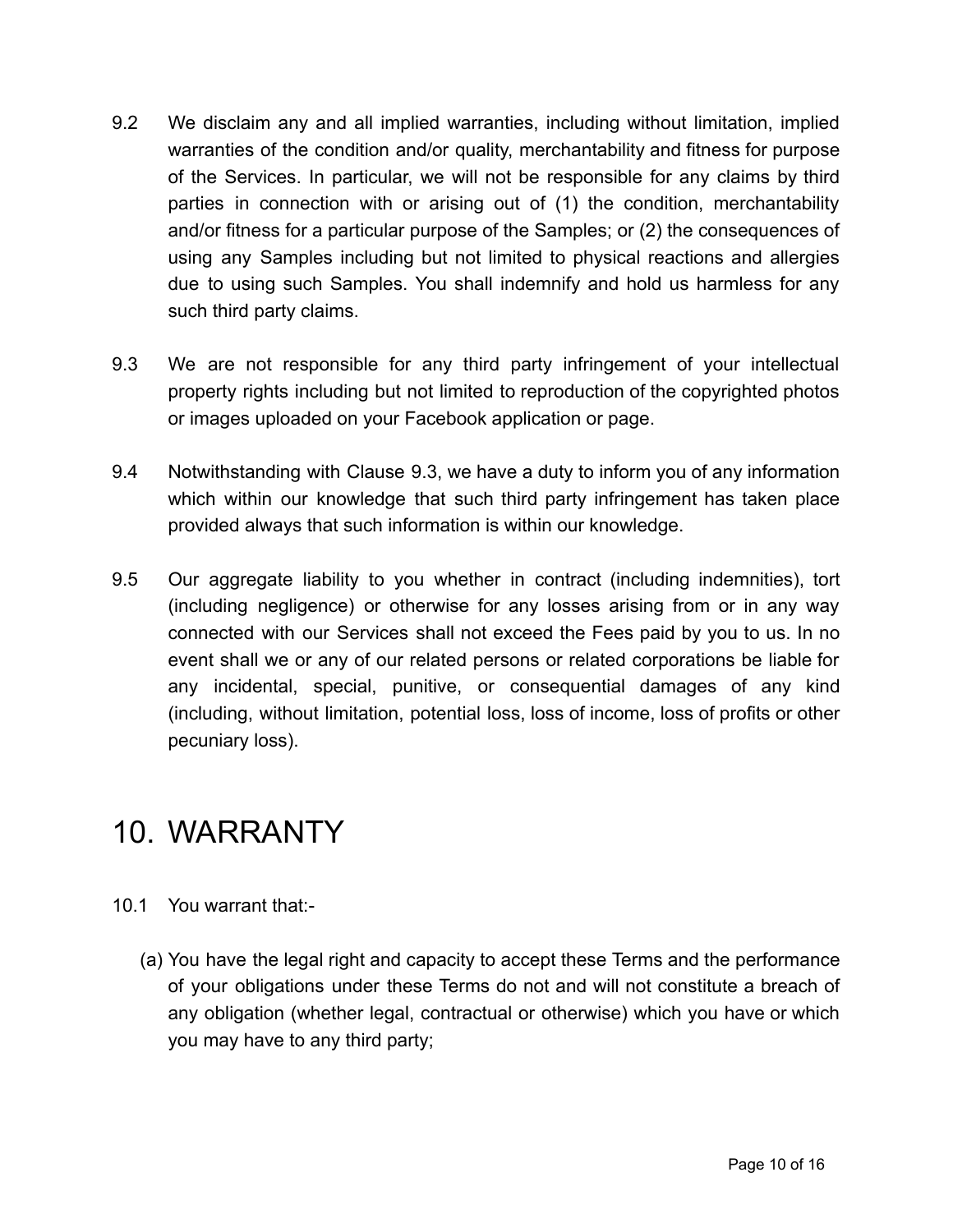- (b) You are not aware of any event, condition, requirement or circumstance which may adversely affect your ability to perform your obligations under these Terms;
- (c) All Samples, advertisements and and/or any other material provided by you hereunder do not infringe upon any intellectual property rights, including but not limited to trade mark, patent, copyright, trade secrets, confidential information or other proprietary right of any third party;
- (d) All Samples, advertisements and/or any other material provided by you hereunder shall be produced, furnished and in all respects provided in conformance with all applicable Malaysia codes, regulations and laws. For the avoidance of doubt, we may refuse to provide a Service where we deem the content or circumstances unsuitable, inappropriate or unlawful; and
- (e) That your personnel accepting these Terms is authorized and fully empowered to accept these Terms on your behalf.

### 11. INDEMNITY

- 11.1 You will indemnify and hold us, our affiliates and our respective officers, directors, employees and agents harmless with respect to any claims, actions and/or demands (including all costs, charges and expenses arising thereof) resulting from or in connection with:-
	- (a) Our use or distribution of any Samples, advertisements, information and/or materials provided by you pursuant to these Terms; and
	- (b) Your misuse of any of the content, information or material we provide or that is available on our website.

## 12. THIRD PARTIES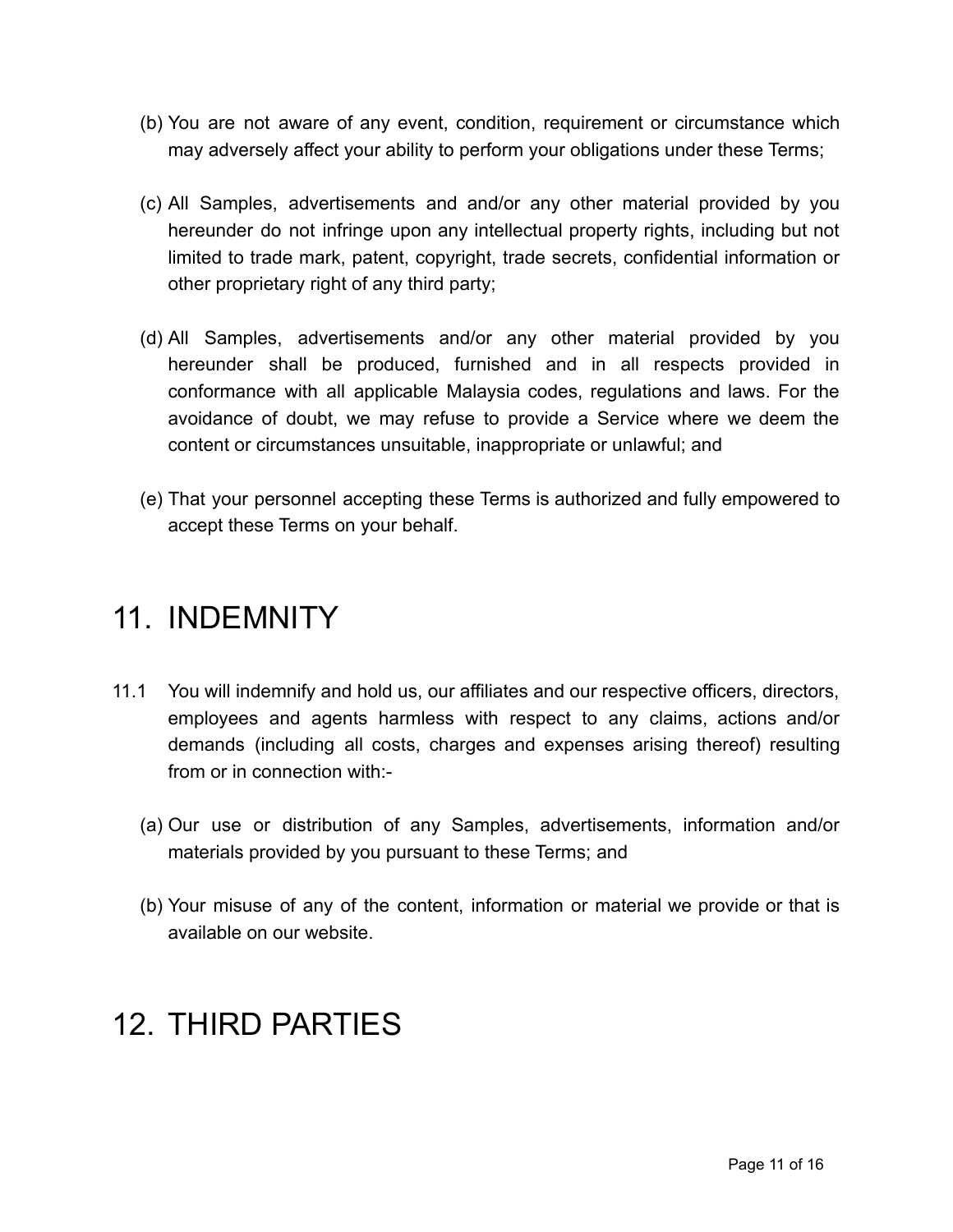12.1 These Terms only create rights enforceable by you and do not create any rights enforceable by any other party. Save as specifically provided or conferred a benefit by these terms, a person who is not a party to these terms shall not be entitled to rely on these terms or claim any rights under the Contracts.

### 13. TERMINATION

- 13.1 We will provide you with a written notice in the event that you are late in paying Fees that are due and payable in accordance with these Terms. For late payment of Fees by the deadline stipulated in such notice, we may terminate any and/or all Services provided to you.
- 13.2 In the event of termination of any and/or all the Services, we shall be entitled to be paid for Services rendered up to the date of any such termination, and for expenses incurred. If advance payments have been made, we may refund the balance of any payments or deposits made after deducting any outstanding sums owing by you to us by reason of this clause.
- 13.3 Each party shall remain responsible for its obligations with respect to actions and events prior to the termination and/or suspension of the Services.
- 13.4 Notwithstanding to the above clause 13, we shall also reserve our right to terminate this agreement should there be a breach of obligations herein this agreement.

## 14. TERMS SUBJECT TO CHANGE

14.1 These Terms are subject to change from time to time and any changes will be uploaded onto our website. These changes shall take effect from the date of upload and will apply only to Service Order Forms signed by you after the date of upload. It is your responsibility to check our website for such changes from time to time.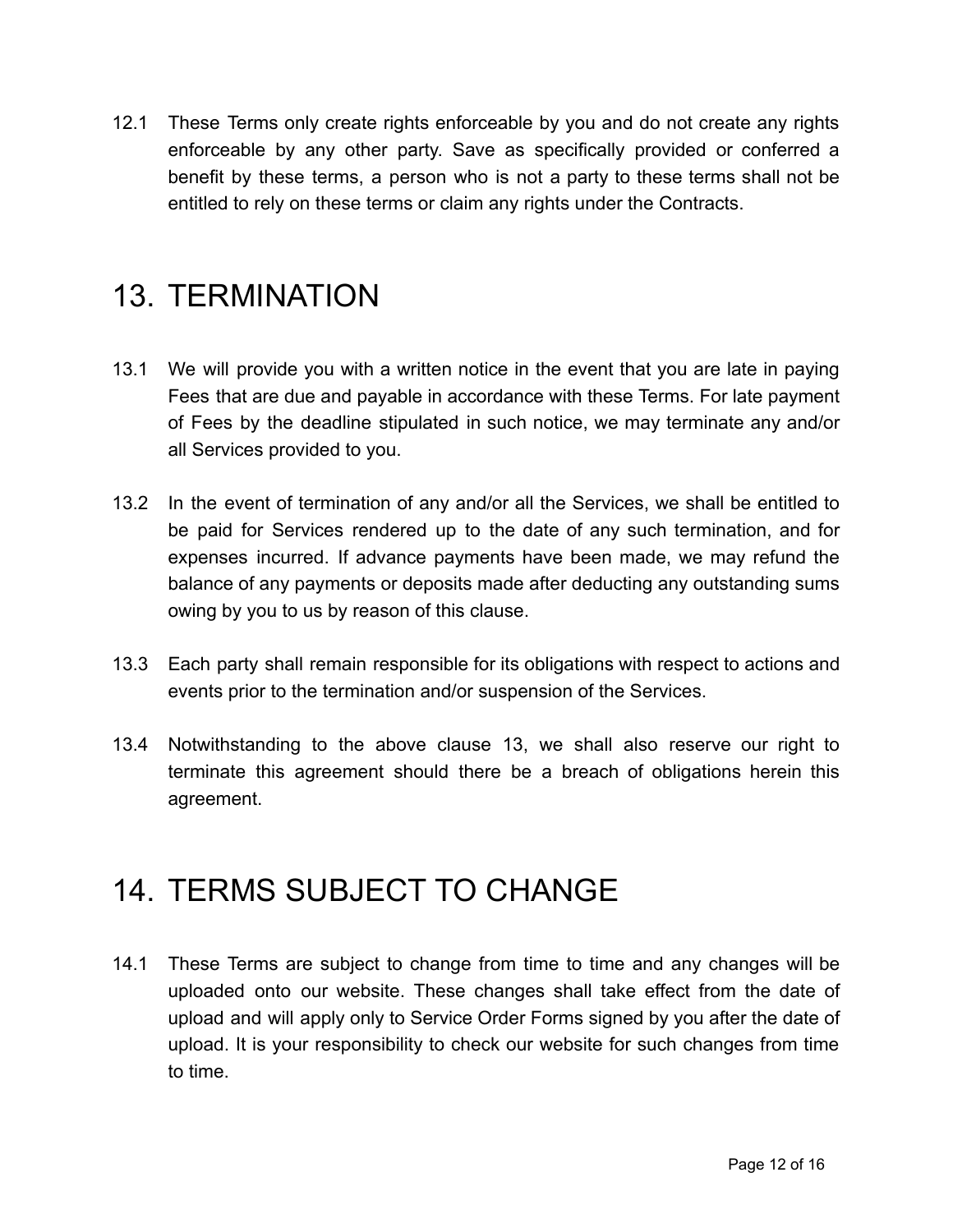14.2 You hereby agreed that we do not have any obligation to inform you for any updated terms and that you shall check our website from time to time.

## 15. DELIVERY TIME IS AN ESSENCE

15.1 Your compliance with deadlines for delivery is of the essence in these Terms. Our delivery of the Services is dependent on your timely delivery of the required Samples, advertising material and other information required from you and/or your performance of your obligations under these Terms. We will not be responsible for any loss and/or claims that result or arise from your delay in providing these items.

## 16. ENTIRE AGREEMENT AND PRECEDENCE

16.1 These Terms and the relevant Service Order Forms set out the entire agreement between you and us concerning the provision of the Services. Any modifications of or amendments to the Services must be in writing and agreed by you and us. Should any of these Terms be declared void, illegal or otherwise unenforceable, the remainder shall survive unaffected. In the event of any inconsistency between the provisions of these Terms and the Service Order Form, the Service Order Form shall take precedence.

## 17. DISPUTE RESOLUTION

17.1 In the event of any dispute or difference arising out of or in connection with or in relation to these Terms, including any question regarding the existence, validity, application or interpretation of these Terms or any of its provisions, both parties shall use their best endeavours to settle the dispute informally by agreement between the parties. Both parties shall always act in good faith and cooperate with each other to resolve any disputes.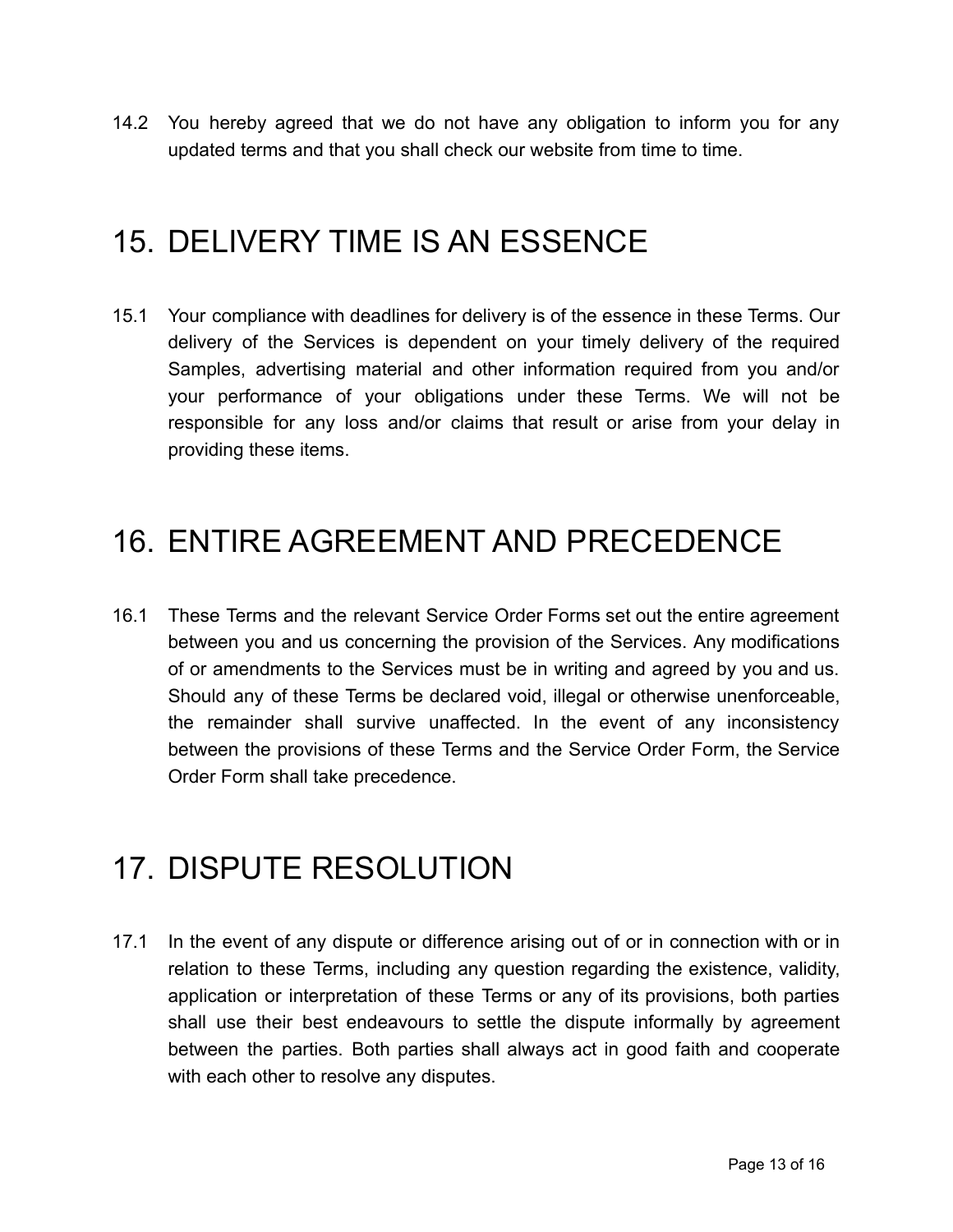- 17.2 Notwithstanding anything in these Terms, if the dispute is not settled in accordance with clause 17.1 herein, the parties shall use best endeavours to resolve the same through mediation. Any party may serve a notice of Mediation or notification to the corresponding party under this clause of 17.2 for the purposes of mediating and negotiating and/or settling any pending dispute. A party who receives a notice for mediation from the other party shall consent and participate in the mediation process in accordance with this clause. Failure to comply with this clause shall be deemed to be a breach of these Terms and that may subject to termination of this agreement.
- 17.3 Party who has receive the notice of mediation shall respond within seven (7) working days on proposal of time and date of such mediation, negotiation to take place or may accept the time and date proposed by party who has served the notice of mediation provided that always the said party has put in writing such proposal of time and date.
- 17.4 If the parties are unable to resolve the dispute in accordance with clauses 17.1 and 17.2, then subject to the right of either party to apply to a competent jurisdiction in which is Malaysia Jurisdiction.
- 17.5 Parties shall refer any dispute to mediation which is duly recognized under the Malaysian Jurisdiction and/or under the preview of Malaysian Mediation Centre. Parties shall agree that an independent Mediator will be appointed for the purposes of settling a dispute.
- 17.6 Parties hereby agree that such mediation (if so happen) may take place via virtual presence.

## 18. USE OF YOUR NAME

You grant us a non-exclusive license to use your name, trade names, trade marks, service marks, logos, or other symbols or other source identifying devices, or combinations or variations thereof for the purposes of providing the Services and in any of our marketing materials.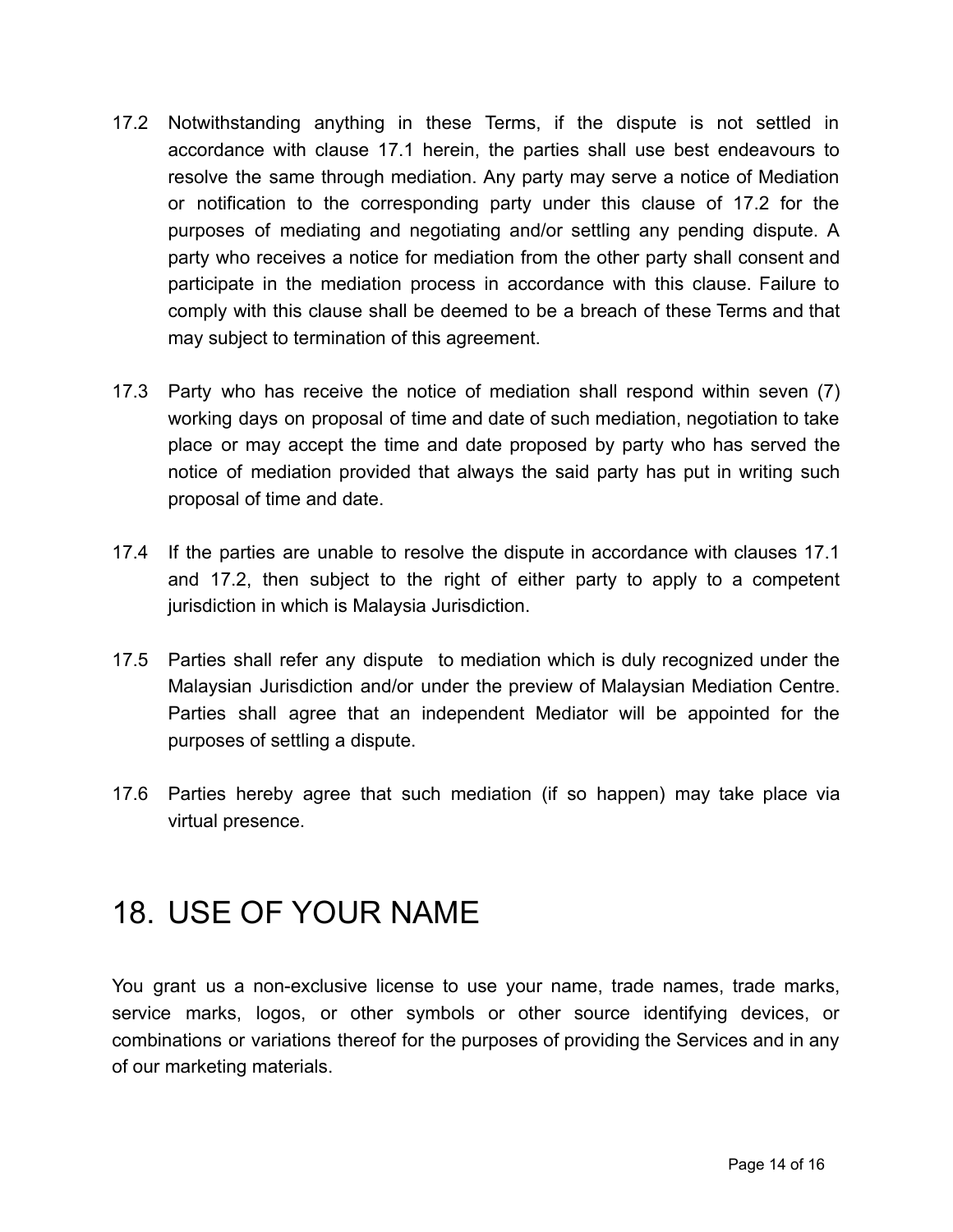## 19. GOVERNING LAW

19.1 Any controversy, dispute or claim of any kind between the parties shall be governed by and interpreted in accordance with the laws of Malaysia.

## 20. FORCE MAJEURE

- 20.1 Neither party shall be liable for any loss, damage or penalty resulting from delays or failures in performance of their obligations under these Terms if the delay or failure results from events beyond the reasonable control of either party (a "Force Majeure Event").
- 20.2 For the purposes of these Terms, Force Majeure Events shall include, but are not limited to, acts of God, war, hostility, invasion, act of foreign enemies, rebellion, revolution, riots, civil war, disturbances, requisitioning or other acts of civil or military authority, laws, regulations, acts or orders of any governmental authority, body, agency or official, fires, inclement weather, rain or floods (however caused), strikes, lock-outs or other labour disputes, epidemics, outbreaks, embargoes or other catastrophes affecting the availability of materials or labour necessary for the performance of these Terms. For the avoidance of doubt, the failure to obtain the approval or the withdrawal of approval from the relevant government authorities or other governing bodies shall not be considered a Force Majeure Event and the provisions of this clause shall not apply to such an event.
- 20.3 Each party shall notify the other party promptly of any such circumstances delaying its performance and to resume performance as soon thereafter as is reasonably practicable.
- 20.4 If any Force Majeure Event shall continue for a period exceeding one hundred and twenty (120) days, then either party may at any time thereafter, upon giving written notice to the other, elect to terminate the Services.